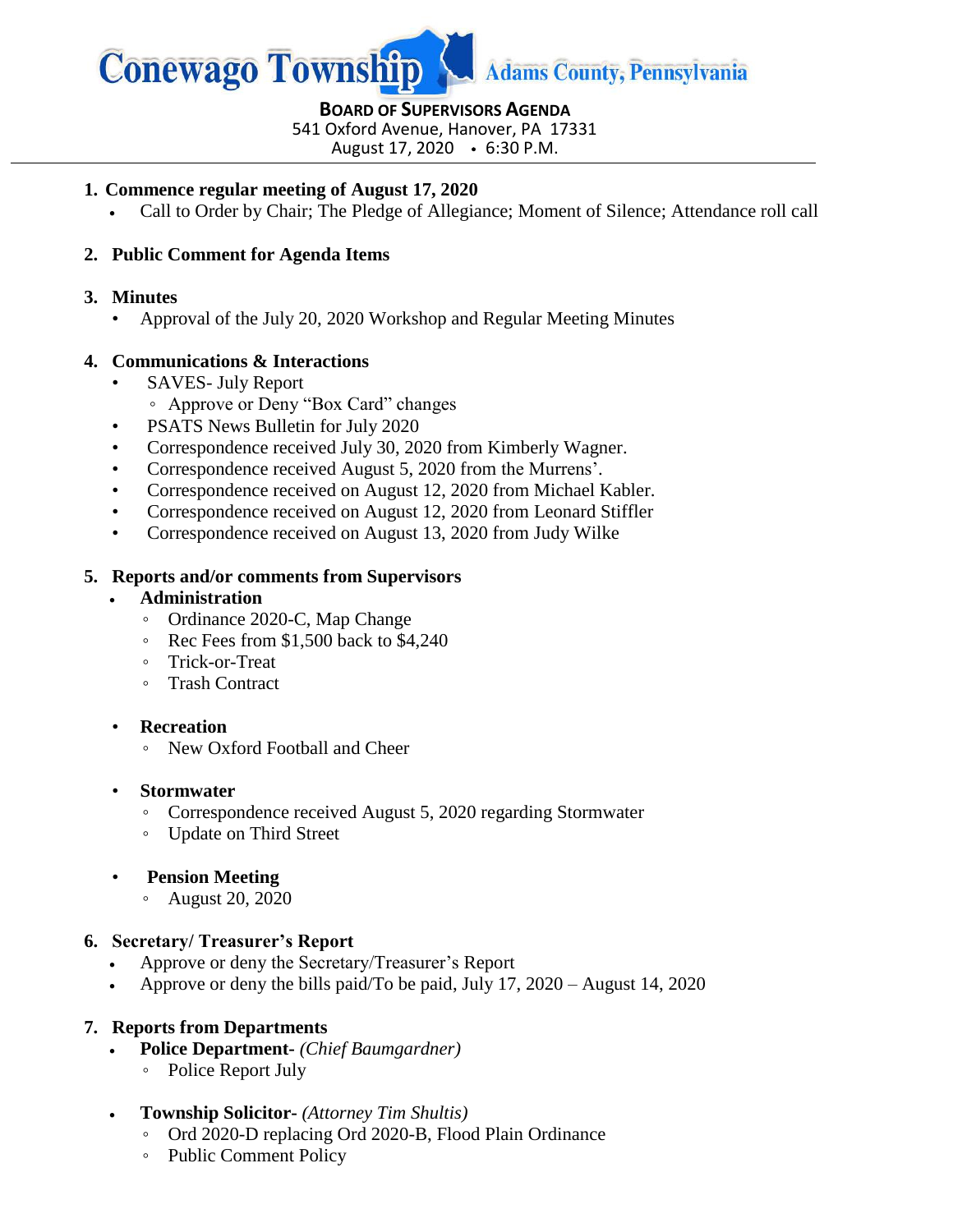

**BOARD OF SUPERVISORS AGENDA** 541 Oxford Avenue, Hanover, PA 17331 August 17, 2020 6:30 P.M.

- **Maintenance Department**
	- Report
- **Municipal Authority**
	- Report July August 2020

## **Township Engineer**

◦ Engineer Report – July

## **8. Code Enforcement**

- Monthly report from Zoning/Code Enforcement Officer dated August 13, 2020
- Electronic Waste Collection will occur at the Township building on September 12, 2020 from 9:00 A.M. to 12:00 P.M.

## **9. Subdivision & Land Development**

- Planning Commission draft meeting minutes for the August 6, 2020 meeting.
- Arrows Pointe Preliminary Subdivision Plan has been tabled until the September 3, 2020 Planning Commission meeting.
- Oxford Avenue Sketch Plan has been tabled until the September 3, 2020 Planning Commission meeting.
- 214 Ram Drive Precision Cut Industries Preliminary/Final Land Development Plan The Preliminary/Final Land Development has been tabled until the September 3, 2020 Planning Commission meeting.
	- Need a motion to approve or deny a waiver request from Section 135-16, to allow the plan to be submitted as a Preliminary/Final Land Development Plan. Recommended by the Planning Commission.
- Received a volunteer application from Fred Wilke interested in filling the vacancy on the Planning Commission. The term ends 12.31.2021

## **10. Zoning**

- There will be 2 Zoning Hearings in September.
	- $\blacksquare$  ZHB Case 6-2020 485 Providence Drive requesting a variance from the maximum impervious coverage allowed in the R-1 Zoning District.
	- ZHB Case 7-2020 214 Ram Drive requesting a variance from the requirement of an oversized parking space.

## **11. Public Comment**